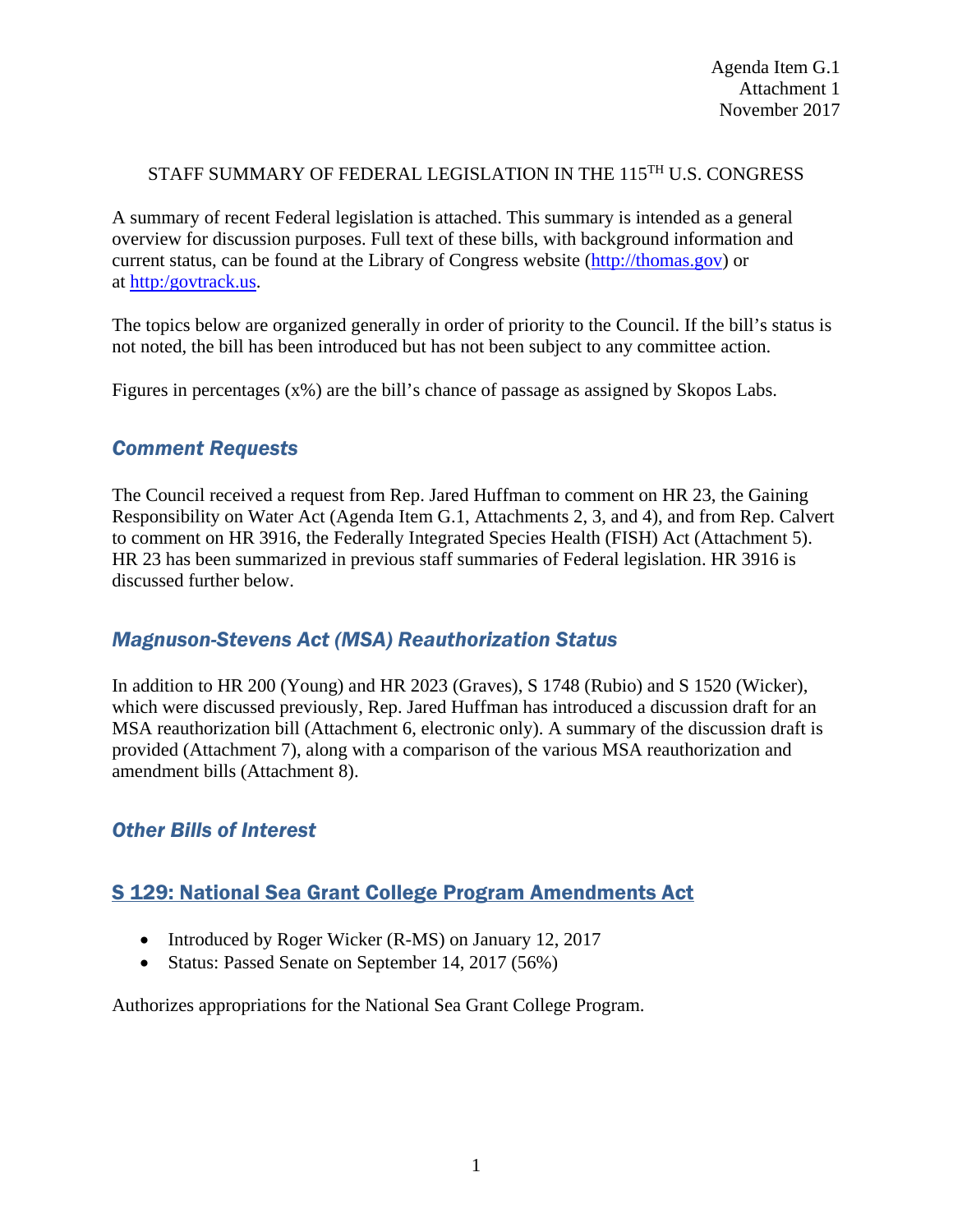### S 396: A Bill to Make Technical Amendments to Certain Marine Fish Conservation Statutes

- Introduced by Bill Nelson (D-FL) on February 15, 2017
- Status: Passed Senate on October 2 (65%)

Makes minor technical amendments to the Billfish Conservation Act and Shark Conservation Act.

### S 1436: National Fish Habitat Conservation Act

• Introduced by Michael Crapo (R-ID) on June 26, 2017 (10%)

Encourages partnerships among public agencies and others consistent with the goals of the National Fish Habitat Action Plan to promote healthy fish habitats, improve the quality of fish habitats and the overall health of fish species, enhance fish and wildlife-dependent recreation, and for other purposes. Establishes a National Fish Habitat Board to oversee the implementation of the Act and the National Fish Habitat Action Plan.

# HR 2083: Endangered Salmon and Fisheries Predation Prevention Act

- Introduced by Jaime Herrera-Beutler (R-WA) on April 24, 2017
- Status: Hearing held June 8. Reported by committee June 26 and September 5 (17%)

Amends the Marine Mammal Protection Act to give temporary authorization to "eligible entities" to lethally take sea lions on the Columbia River.

# HR 3916: Federally Integrated Species Health Act (FISH) Act

• Introduced by Ken Calvert (R-CA) on October 3, 2017 (8%)

Rep. Calvert requested comments on this bill, which transfers all functions with respect to anadromous species and catadromous species under the Endangered Species Act (ESA) from the Secretary of Commerce or National Marine Fisheries Service (NMFS) to the Secretary of the Interior. Current orders, determinations, regulations, etc. would remain in effect until modified, terminated, etc., by the President, other authorized officials, Courts, or law. Does not affect ongoing lawsuits.

Rep. Calvert states that multiple agencies should not be responsible for enforcing the ESA, and that a more unified approach is needed. Opposing groups state that although the U.S. Fish and Wildlife Service (USFWS) and NMFS have similar budgets for endangered species, USFWS has responsibility for 1400 endangered species, while NMFS manages 95. Therefore, they believe the bill would weaken protections that currently exist under NMFS jurisdiction.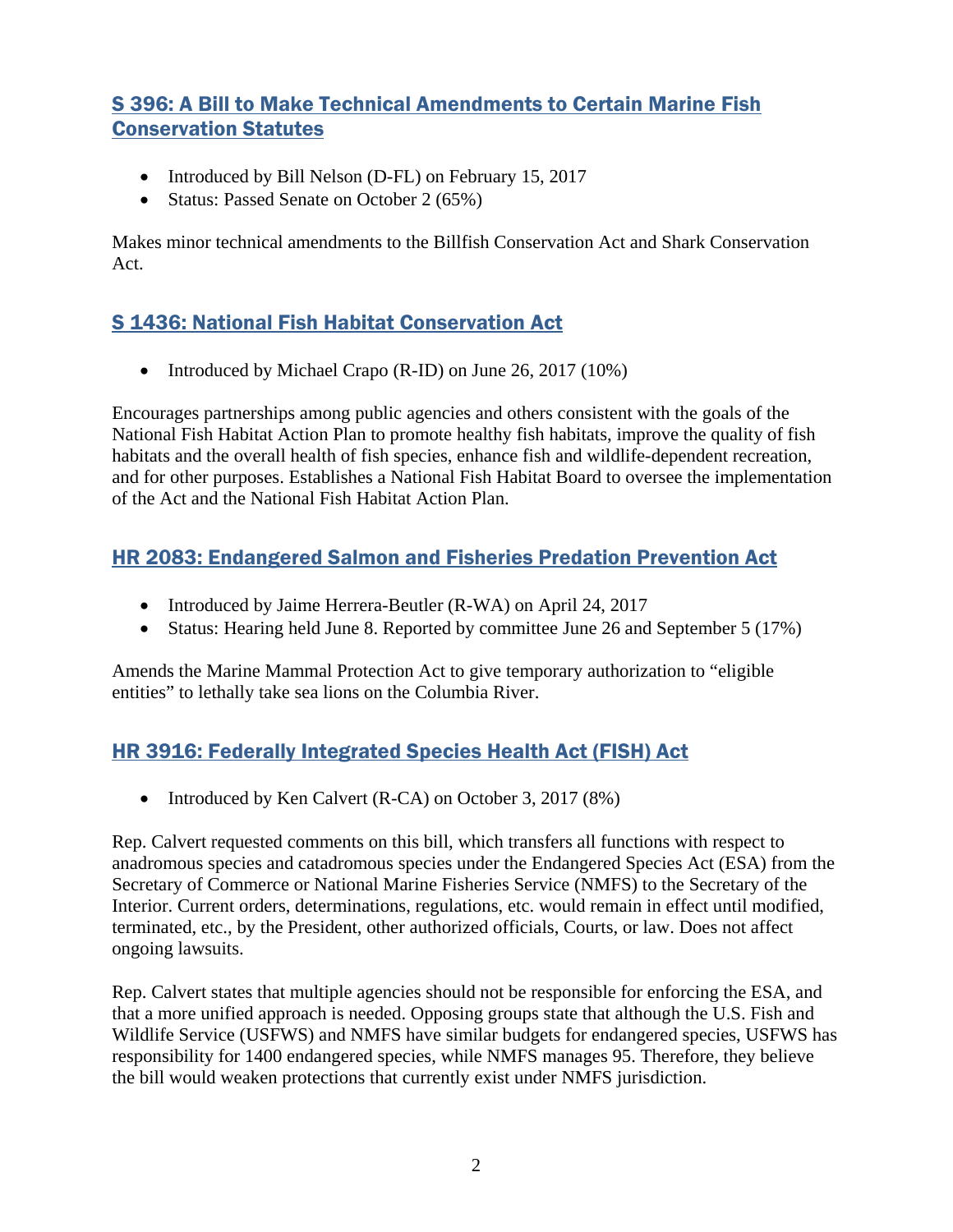# Previously Discussed Bills that have not Moved

| Bill                      | <b>Title</b>                                                                                              | <b>Sponsor</b>                  | <b>Introduced</b> | <b>Notes</b>                                                          |
|---------------------------|-----------------------------------------------------------------------------------------------------------|---------------------------------|-------------------|-----------------------------------------------------------------------|
| Number(s)<br><b>HR 23</b> | Gaining Responsibility on Water Act                                                                       | Valadao (R-CA)                  | January 2017      | Passed House July 12,<br>2017. Covered in<br>September staff summary. |
| HR 26/S 21                | Regulations from the Executive in Need<br>of Scrutiny (REINS) Act                                         | Paul (R-KY)/Collins<br>$(R-GA)$ | January 2017      | <b>Requires Congressional</b><br>approval of major<br>regulations.    |
| HR 169/S 31               | <b>West Coast Ocean Protection Act</b>                                                                    | Feinstein/Huffman<br>$(D-CA)$   | January 2017      | Prevents oil drilling.                                                |
| <b>HR 200</b>             | <b>Strengthening Fishing Communities</b><br>and Increasing Flexibility in Fisheries<br>Management Act     | Don Young (R-AK)                | January 2017      | See MSA discussion above.                                             |
| HR 204/<br>S 1528         | <b>Genetically Engineered Salmon</b><br>Labeling Act                                                      | Young/Murkowski<br>$(R-AK)$     | Jan/July 2017     | A hearing will be held on<br>HR 204 on October 3.                     |
| <b>HR 206</b>             | Prevention of Escapement of<br>Genetically Altered Salmon in the<br><b>United States</b>                  | Young (R-AK)                    | January 2017      |                                                                       |
| <b>HR 214</b>             | <b>American Fisheries Advisory</b><br><b>Committee Act</b>                                                | Young (R-AK)                    | January 2017      | Similar but not identical to<br>S 1322.                               |
| <b>HR 223</b>             | To prohibit Interior/Commerce from<br>authorizing commercial finfish<br>aquaculture operations in the EEZ | Young (R-AK)                    | January 2017      |                                                                       |
| HR 234                    | Maritime Lien Reform Act                                                                                  | Young (R-AK)                    | January 2017      |                                                                       |
| <b>HR 310</b>             | Southwestern Oregon Watershed and<br><b>Salmon Protection Act</b>                                         | DeFazio (D-OR)                  | January 2017      |                                                                       |
| HR 622                    | Local Enforcement for Local Lands Act                                                                     | Chaffetz (R-UT)                 | January 2017      | State control over Federal<br>lands.                                  |
| HR 637                    | Stopping EPA Overreach Act                                                                                | Palmer (R-AL)                   | January 2017      | Weakens EPA.                                                          |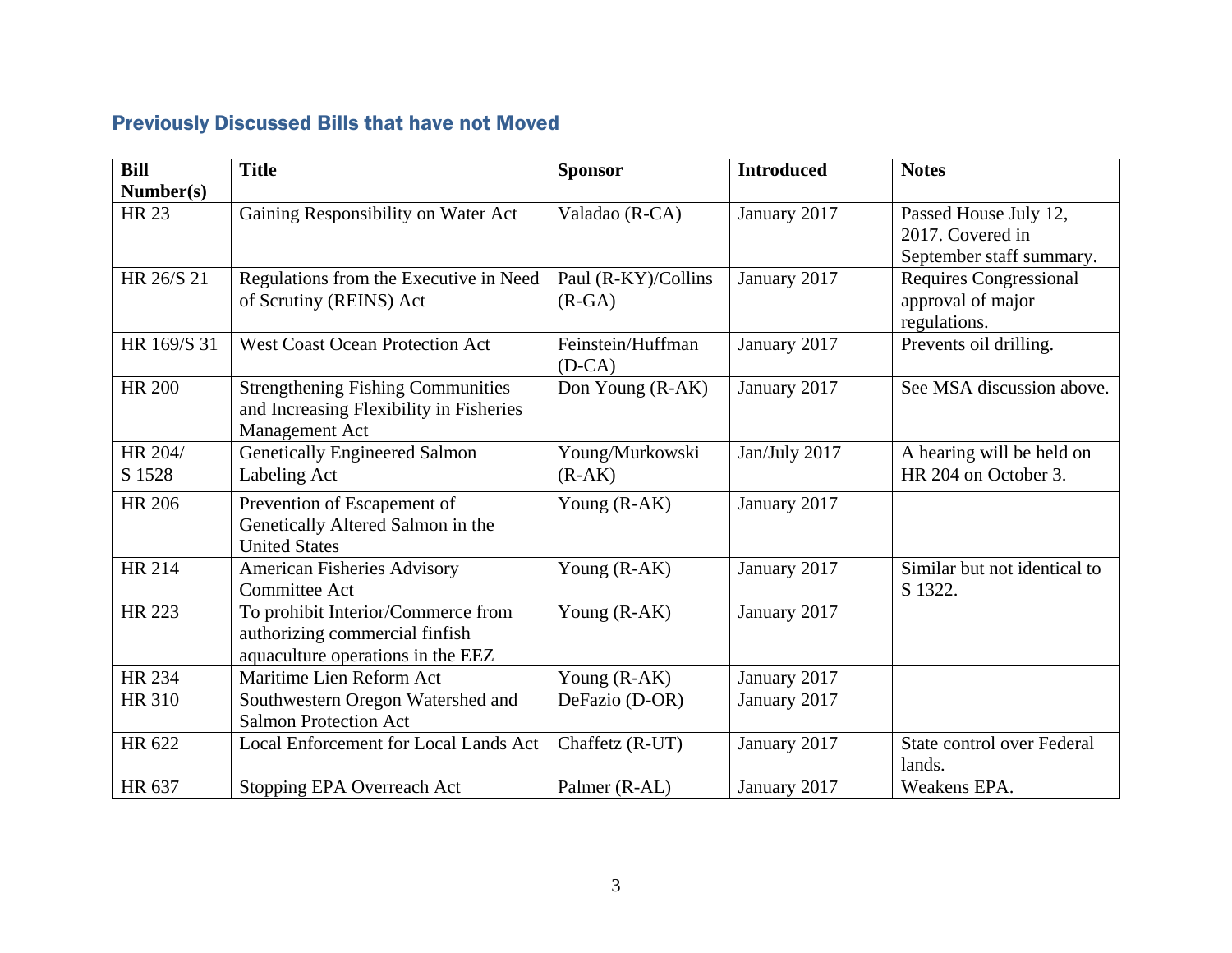| HR 654           | Pacific Northwest Earthquake<br>Preparedness Act                                                                                                   | Peter DeFazio (D-<br>OR)                       | January 2017                                              | Passed House in March.                                                                                              |
|------------------|----------------------------------------------------------------------------------------------------------------------------------------------------|------------------------------------------------|-----------------------------------------------------------|---------------------------------------------------------------------------------------------------------------------|
| HR 674           | One in, One Out Act                                                                                                                                | McCaul (R-TX)                                  | January 2017                                              | Requires each agency to<br>repeal or revise one or more<br>existing regulations before<br>issuing a new regulation. |
| <b>HR 731</b>    | California Clean Coast Act                                                                                                                         | Salud Carbajal (D-<br>CA)                      | January 2017                                              | Prevents oil drilling off<br>California coast.                                                                      |
| <b>HR 845</b>    | <b>Ocean Acidification Research</b><br>Partnerships Act                                                                                            | Carbajal (D-CA)                                | February 2017                                             |                                                                                                                     |
| <b>HR 861</b>    | To Terminate the Environmental<br>Protection Agency                                                                                                | Gaetz (R-FL)                                   | February 2017                                             |                                                                                                                     |
| <b>HR 875</b>    | To streamline the Bureau of<br>Reclamation process for creating or<br>expanding water storage, rural water<br>supply, and water recycling projects | Newhouse (R-WA)                                | February 2017                                             |                                                                                                                     |
| <b>HR 958</b>    | To eliminate certain programs of the<br><b>Environmental Protection Agency</b>                                                                     | Johnson (R-TX)                                 | February 2017                                             |                                                                                                                     |
| HR 1154/S<br>168 | <b>Commercial Vessel Incidental</b><br>Discharge Act                                                                                               | Wicker (R-<br>MS)/Hunter (R-CA)                | January/February<br>2017                                  |                                                                                                                     |
| HR 1308/S<br>513 | Frank and Jeanne Moore Wild<br>Steelhead Special Management Area<br>Designation Act                                                                | Ron Wyden (D-<br>OR)/Peter DeFazio<br>$(D-OR)$ | March 2017. S 513<br>was reported by<br>committee in May. |                                                                                                                     |
| HR 1430          | Honest and Open New EPA Science<br>Treatment Act of 2017                                                                                           | Smith (R-FL)                                   | Introduced and<br>passed House<br>March 2017.             | Limits the types of data that<br>can be used by the EPA.                                                            |
| HR 1431          | EPA Science Advisory Board Reform<br>Act                                                                                                           | Lucas (R-OK)                                   | Introduced and<br>passed House<br>March 2017.             | Limits who can serve on<br>the EPA's Science<br>Advisory Board.                                                     |
| HR 1456/S<br>793 | <b>Shark Fin Trade Elimination Act</b>                                                                                                             | Cory Booker (D-<br>NJ)/Ed Royce (R-<br>CA)     | March 2017. S 793<br>reported May 18.                     |                                                                                                                     |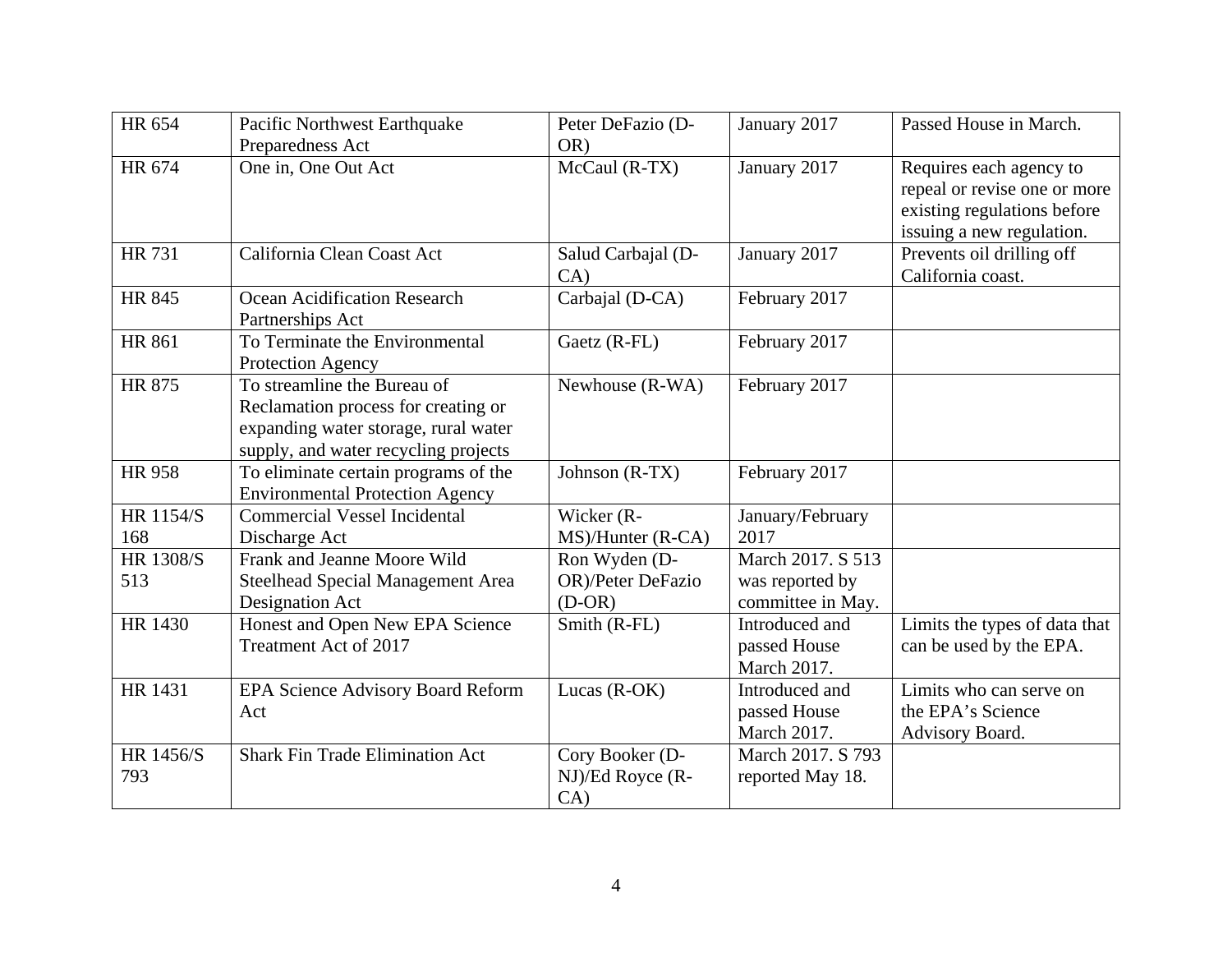| <b>HR 1489</b>      | Marine Access and State Transparency<br>(MAST) Act                                             | Young (R-AK)                                  | March 2017       | <b>Requires Congressional</b><br>approval of national<br>monuments.                 |
|---------------------|------------------------------------------------------------------------------------------------|-----------------------------------------------|------------------|-------------------------------------------------------------------------------------|
| HR 1630/<br>S 669   | Columbia River In-Lieu and Treaty<br>Fishing Access Sites Improvement Act                      | Merkley (D-<br>OR)/Blumenauer (D-<br>OR)      | March 2017       | S 669 reported by<br>committee in August.<br>Covered in September staff<br>summary. |
| HR 2079/<br>S 1323  | Young Fishermen's Development Act                                                              | Young $(R -$<br>AK)/Sullivan (R-AK)           | June 2017        | Creates national program to<br>train young fishermen.                               |
| HR 2134 (S)<br>935) | <b>Endangered Species Management Self-</b><br>Determination Act                                | Rand Paul (R-KY)                              | April 2017       | Allows states to regulate<br>intrastate threatened and<br>endangered species.       |
| HR 2167             | Acre In, Acre Out                                                                              | Griffith                                      | April 2017       | No net increase in the<br>acreage of certain Federal<br>lands.                      |
| HR 2261/S<br>74     | Marine Oil Spill Prevention Act                                                                | Wasserman Schultz<br>(D-FL)/Nelson (D-<br>FL) | May/January 2017 |                                                                                     |
| HR 2330             | <b>Yurok Tribe Klamath River Chinook</b><br><b>Salmon Emergency Disaster Assistance</b><br>Act | Jared Huffman (D-<br>CA)                      | May 2017         |                                                                                     |
| HR 2344             | <b>Crab Emergency Disaster Assistance</b><br>Act                                               | Speier (D-CA)                                 | May 2017         |                                                                                     |
| HR 2637             | Fishing Safety Training and Research<br>Act                                                    | Keating (D-MA)                                | May 2017         | <b>Reauthorizes Fishing Safety</b><br>grant program.                                |
| HR 2719             | <b>Coastal Communities Ocean</b><br><b>Acidification Act</b>                                   | Pingree (D-ME)                                | May 2017         | Requires coastal<br>vulnerability assessments.                                      |
| HR 2748/<br>S 756   | Save Our Seas (SOS) Act                                                                        | Murkowski (R-<br>$AK)/Young (R-AK)$           | May 2017         | S 756 passed Senate in<br>August.                                                   |
| HR 2882             | Ocean Acidification Innovation Act                                                             | Kilmer (D-OR)                                 | June 2017        | Prize competitions for OA<br>research/innovation.                                   |
| <b>HR 3108</b>      | Protecting Honest Fishermen Act                                                                | Farenthold (R-TX)                             | June 2017        | Seafood traceability.                                                               |